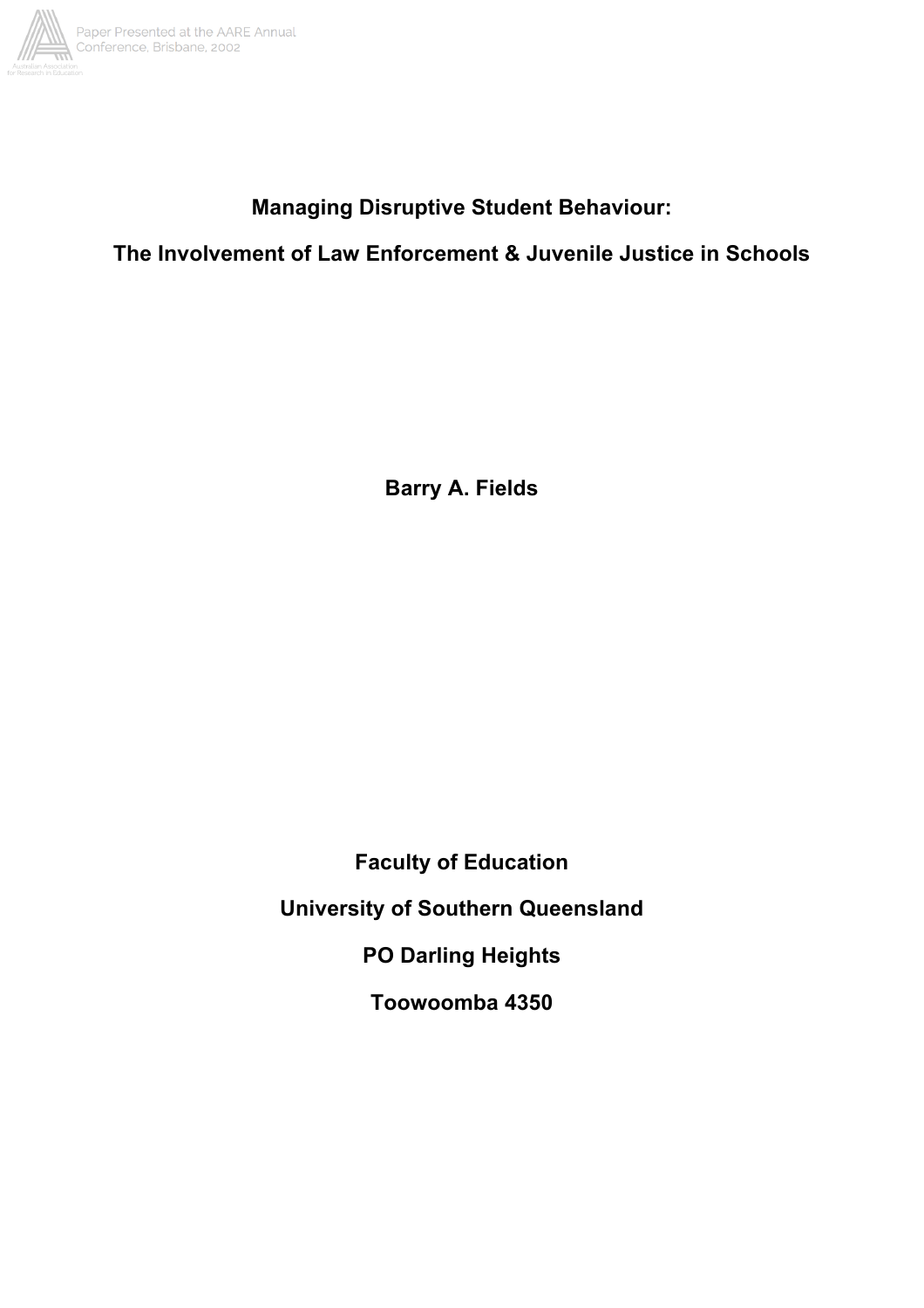

## **Managing Disruptive Student Behaviour:**

#### **The Involvement of Law Enforcement & Juvenile Justice in Schools**

#### **ABSTRACT**

In the search for more effective ways of managing juvenile violence and youth alienation in schools and in the broader community, a closer relationship between schools and a range of government and community agencies has developed. Cooperation between schools and the police and the juvenile justice system has brought benefits, but has also created tensions and exposed differences in viewpoints about how best to manage student behaviour. The control/punishment paradigm dominates the thinking of large sections of the community, as well as

politicians, many government agencies, and some educational administrators and policy makers. This viewpoint has made it difficult for promising responses to anti-social behaviour to find a place in the behaviour management strategies of schools.

Increasing public concern, media attention and political pressure over high levels of violence in schools has prompted educators to search for new and more effective ways of combating the problem (Christie et al. 1999). More than ever before schools are communicating and cooperating with a variety of government and community agencies in an effort to counter juvenile violence, other forms of crime, and the broader problem of youth alienation from society's values and institutions. This exercise has in many ways been a rewarding one, but in other ways it has exposed significant tensions and conflicts among educators and others with a stake in school education (Thorsborne & Cameron, 2001). Two liaisons serve to illustrate these tensions and differences. These pertain to the involvement of law enforcement agencies in the operations of schools, and, more importantly, the influence of developments in the area of juvenile justice, which have had a direct impact on how schools think about and formulate their approach to behaviour management. Both of these areas will be explored in this paper with reference to events and developments in both Australia and overseas.

#### **Police in Schools**

For years now police officers have taken the message of road safety directly to classrooms across the country. In recent times their role has expanded to incorporate personal safety in all its forms, drug education, crime prevention and crime detection (Sutton, 2001). The involvement of police in schools has been formalized in memorandums of understanding and through the establishment of comprehensive programs e.g. Queensland's School-Based Policing Program, and Victoria's Police/Schools Involvement Program (Sutton, 2001). These latter programs have an agenda, which includes the reduction of juvenile crime in society, the development of a better relationship between police and youth in the community, and an awareness and appreciation of the values, responsibilities, and obligations of citizens in our society. By and large these activities are well received by schools and broader community.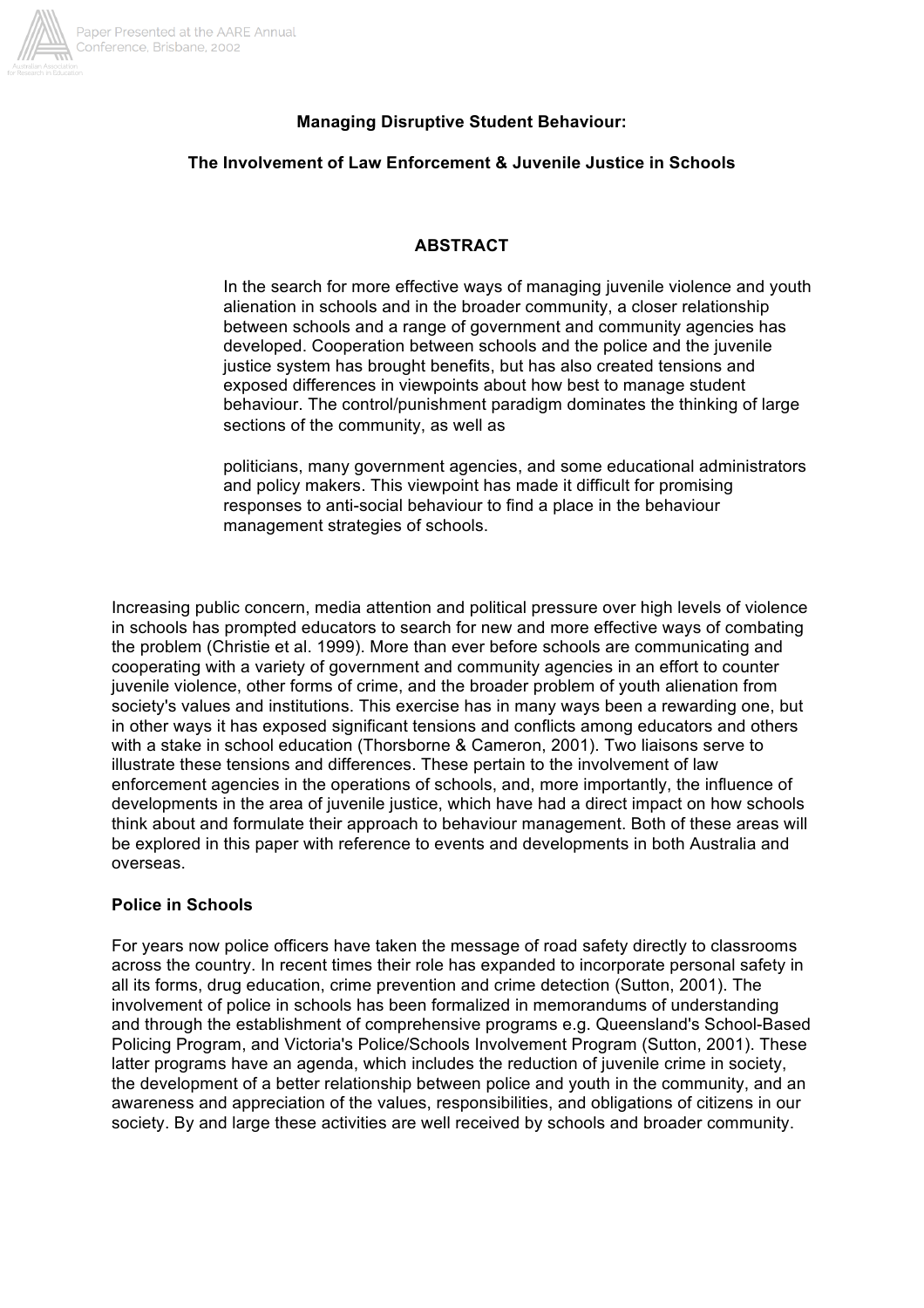

## *Crime Prevention & Law Enforcement in Schools*

More controversial, intrusive, and potentially abusive, has been the direct involvement of police in crime prevention, crime detection, and related law enforcement activities in schools (Hyman & Snook, 1999). Yet to feature significantly in Australian schools, police have for some time now patrolled the corridors and schoolyards of many American schools. Some schools have installed multiple CCTV cameras to better monitor student behaviour on campus. Metal detectors have been installed as a measure to deter students from carrying weapons. Some schools require students to have transparent bags; still others resort to bag and locker searches to stem drug trafficking and drug use during school hours. Police have employed undercover agents in schools to identify drug pushers. These measures are not new to schools in areas where crime is endemic and reflects what is happening in the local community. Other schools, where problems are minimal, have nevertheless initiated crisis management and security measures in response to widespread fear following several tragic and well-publicized incidents of school shootings in the United States.

For many parents and teachers these crime prevention and detection measures have brought a greater sense of safety and security in schools. For others they flag a worrying erosion of civil liberties and an unhealthy alignment of schools with the more heavy-handed side of law enforcement. Ironically, the security measures introduced in schools have heightened students' sense of fear and vulnerability to acts of aggression (Bastian & Taylor, 1991). In addition, 'safety' and 'security' concerns can dominate the life of the school, diverting attention away from traditional school and curriculum goals.

#### *Strip Searches*

A particularly contentious practice employed in some schools in North America is the stripsearch, a procedure used by the police, and employed in correctional institutions, often for the purpose of subjugating and degrading prisoner's and to remind them of who is in control. In November 1998, two weeks after the Supreme Court of Canada ruled that schools and teachers could search students (effectively denying children any rights in regards to search and seizure), twenty Grade 9 boys in an Ontario high school were strip-searched following a report that \$90 had been stolen (Ford, 1998). While this case and other incidents of stripsearches have raised concerns in schools and local communities, the practice remains legal.

In Australia, strip searches are generally confined to correctional institutions, although the practice is not totally alien to schools. In a case with remarkable similarities to the strip search carried out at the Canadian high school, two students at Mabel Park High School, Brisbane, were stripped searched as part of an investigation into missing money. The incident was reported to the Criminal Justice Commission but no charges were laid (Bantick, 2000).

#### *Crime Stoppers*

Crime Stopper programs have been introduced into schools in the United States and Australia as a means of reducing crime on and around school campuses. These programs are simple in design and implementation, they are widely acknowledged as effective, but are not without their problems. Students who witness a crime or who become aware of a possible crime are encouraged to report their information to the police using the Crime Stoppers line.

A well-publicised fraudulent call to a Crime Stoppers line in a Florida County School District highlights the potential abuse of the system. A student claimed that an eleven year-old student was going to bring a gun to school the next day to shoot one of his classmates. The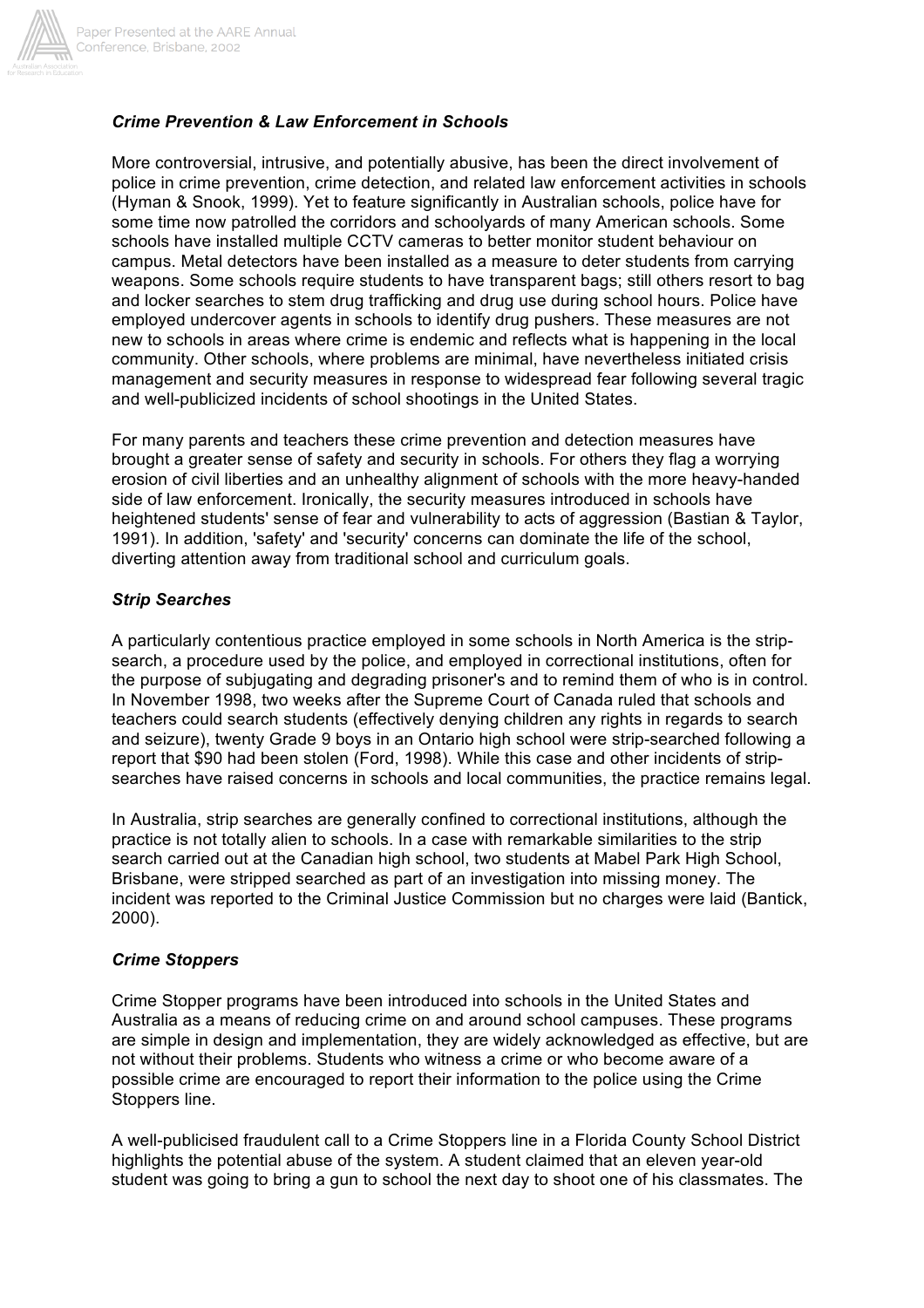

Sheriff's Department had a policy to take all calls seriously, and as a result the student's bag was searched and the family were interviewed at home. No weapons were found and both police and school officials admitted that there was no reason to believe that the child, a member of a Quaker community, had the means or inclination to carry out such a threat. The incident caused serious emotional stress to the family of the accused child and to the family of the alleged victim. The school district acknowledged that hoax calls were made on the Crime Stoppers line but have no plans to cancel or modify the program maintaining that the benefits of the program far outweighed its disadvantages (Friends Committee on Restorative Justice, 2000).

# *Police in Schools - The Debate*

Last year, following the shooting death of a ten-year-old boy at a south London school, a decision was made to station police at schools in London areas where crime was a persistent problem. BBC News Online initiated a debate on the desirability of such a move (BBC News Online, 2001). Sixty-two responses were received before the debate was closed. While there was regret that England needed to resort to "American-style school security" the overwhelming majority of responses supported the action. What was interesting about the debate was the polarization of views around the issue of control and punishment. On the one hand were opinions criticizing the erosion of teacher powers by governments, and calling for the return of the cane and greater penalties for juvenile crimes. On the other hand there were contributors who were repelled by the "siege' mentality, "fear" and "suspicion" created by the presence of police in school buildings and on school grounds. Others decried the emphasis on punishment as seemingly the only way to respond to the problems of youth crime. These latter participants in the debate argued that the symptoms, not the causes of juvenile crime were being targeted. A number of respondents made the point that schools should be focusing on teaching tolerance rather than associating themselves with law enforcement.

## **The Judiciary and the Schools**

The courts have, for several years now, been arbitrating on issues of duty of care, access to education, the appropriateness and quality of educational programs, and discriminatory practices in schools, both in this country and in the U.S. (see for example Bantick, 2001; O'Chee, 1998). These issues have brought parents, teachers, school administrators and government agencies into conflict; and arbitration has often failed to satisfactorily resolve important concerns about equity and social justice in school education. Legislative and judicial practices and decisions have impacted on schools in other ways too; ways which have a direct bearing on the work and role of teachers and on behaviour management in schools.

# *Zero Tolerance and Mandatory Sentencing*

In 1994 the U.S. Congress passed two laws - the Drug-Free Schools Act and the Gun-Free Schools Act. These laws were designed to deal with the problem of drug abuse and weapons in schools. States would lose Federal funds unless they adopted policies regarding the possession of illegal drugs on school grounds. They would also lose access to funds if they did not guarantee an automatic one-year expulsion for any student who was in possession of a firearm at school.

The two Acts formalized and embedded within school discipline plans two emerging legislative and judicial concepts - zero tolerance and mandatory sentencing. At first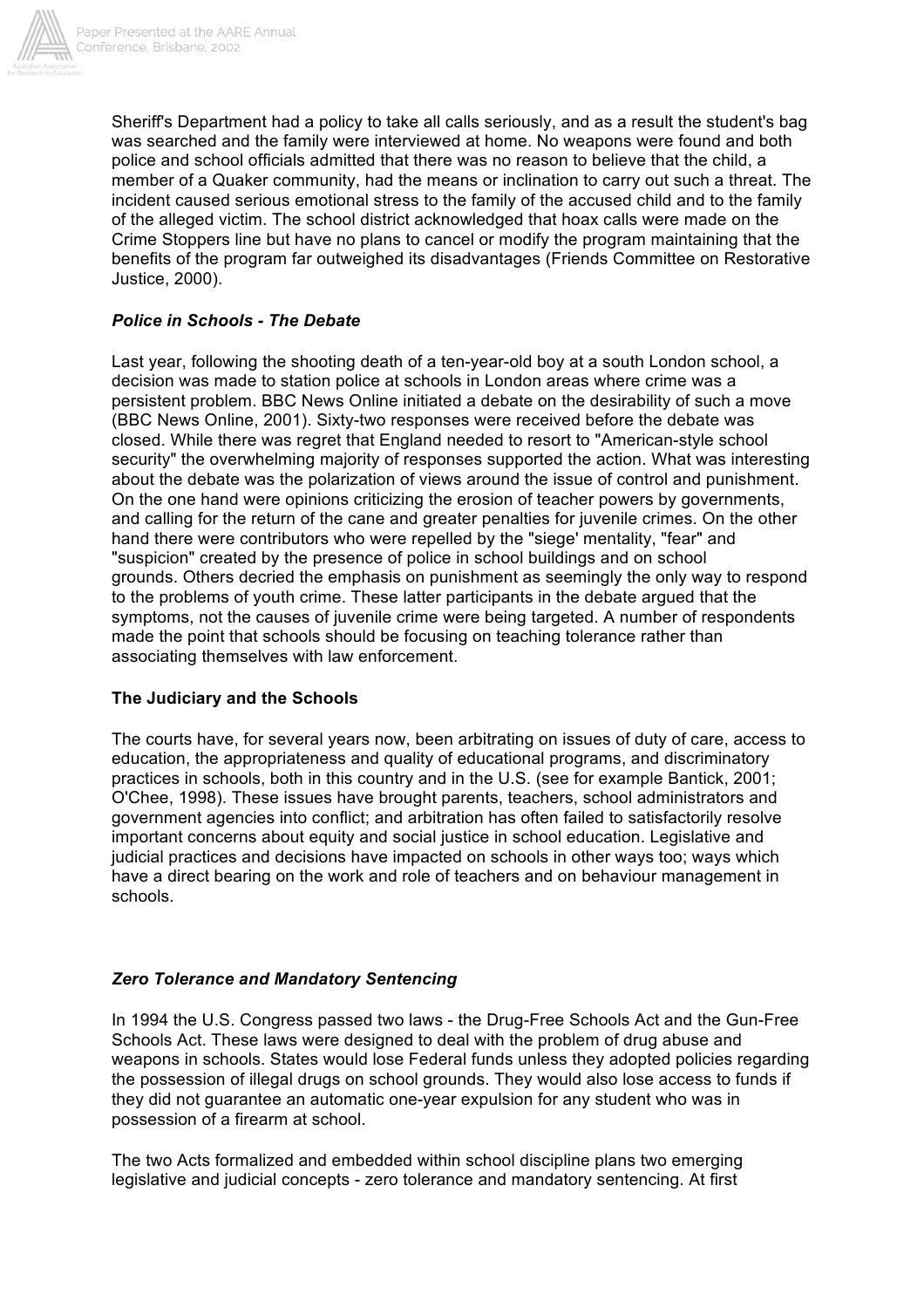

welcomed as a solution to crime and anti-social behaviour in the community and in schools, seven years on, opinion is divided on the merits of zero tolerance policies. While support is still strong, spurred on by the wave of public fear generated by the shootings at Columbine High School (Cloud, 1999), there is growing concern about how it is being applied, its fairness, and its effectiveness in reducing violence and crime in schools (Skiba & Peterson, 1999).

Of particular concern is the lack of flexibility in the policy and restraints placed on school officials in using their judgment and commonsense in distinguishing serious from minor and trivial offences. Bizarre incidents of the application of zero tolerance rules abound and have been widely reported in the media e.g. an eight-year old boy suspended for pointing a crumbed chicken stick and saying Pow! to a teacher; a middle school student suspended for drug trafficking when he shared his asthma inhaler with a classmate who was having a wheezing attack; an elementary school girl suspended for having a plastic knife in her lunch box, even though she turned the knife in to a teacher (Cauchon, 1999).

Zero tolerance in Australian schools is associated most with drug trafficking and use, although increasingly schools are expanding the policy to include violence and bullying. Supporters of zero tolerance were given a boost when in 1999 Prime Minister John Howard proposed a zero tolerance approach for drug users in schools. The proposal was rejected at the Premiers' Conference that year. The Victorian Premier at the time, Jeff Kennett, condemned the idea as "unworkable" and "appalling," pointing out that children who were drug users needed education not retribution and expulsion (Rollins, 1999).

In a 2001 press release the Australian Drug Foundation urged schools to exercise caution in their interpretation of zero tolerance. The expulsion of students for using drugs, the Foundation argued, drastically increased their chance of progressing from experimental to habitual drug use (Australian Drug Foundation, 2001).

Since its introduction in the US legal system and in schools, researchers and commentators have noted that the policy of zero tolerance unfairly targets racial groups and disadvantaged groups (Donohue et al. 1998). In schools, for example, statistics on suspensions and expulsions under zero tolerance rules reveal that African-American students, students from low socioeconomic backgrounds, and low achieving students are disproportionately represented (Skiba & Peterson, 1999). The American Bar Association, disenchanted with how the policy was being applied in schools, recommended that the practice be dropped (American Bar Association, 2001). Describing zero tolerance as a "one-size-fits-all" approach to discipline, the ABA stated that zero tolerance policies, which mandated expulsion or referral to juvenile or criminal court, without regard to the circumstances or nature of the offence or the student's history, were unfair and inappropriate for many children.

While proponents of zero tolerance point to the example of how crime in New York City has been dramatically reduced through zero tolerance policing and laws, the success of the policy in schools is more difficult to argue. There is general agreement, however, on the fact that zero tolerance has led to dramatic increases in the use of school suspensions and expulsions (Skiba et al. 2000). Normally restricted to the most serious forms of misbehaviour, including criminal behaviour, principals are being pressured to exclude students for relatively trivial matters such as pranks and hoaxes, to placate parents, many of whom have irrational fears about the dangers posed to their children by other students. This trend is not confined to the U.S. Twelve high school students were suspended from N.S.W schools for making death threats against teachers and classmates, in the aftermath of the Columbine High School shootings (Nason, 1999). While the N.S.W Education Minister, John Aquilina, admitted that the incidents were most likely pranks and that the students had no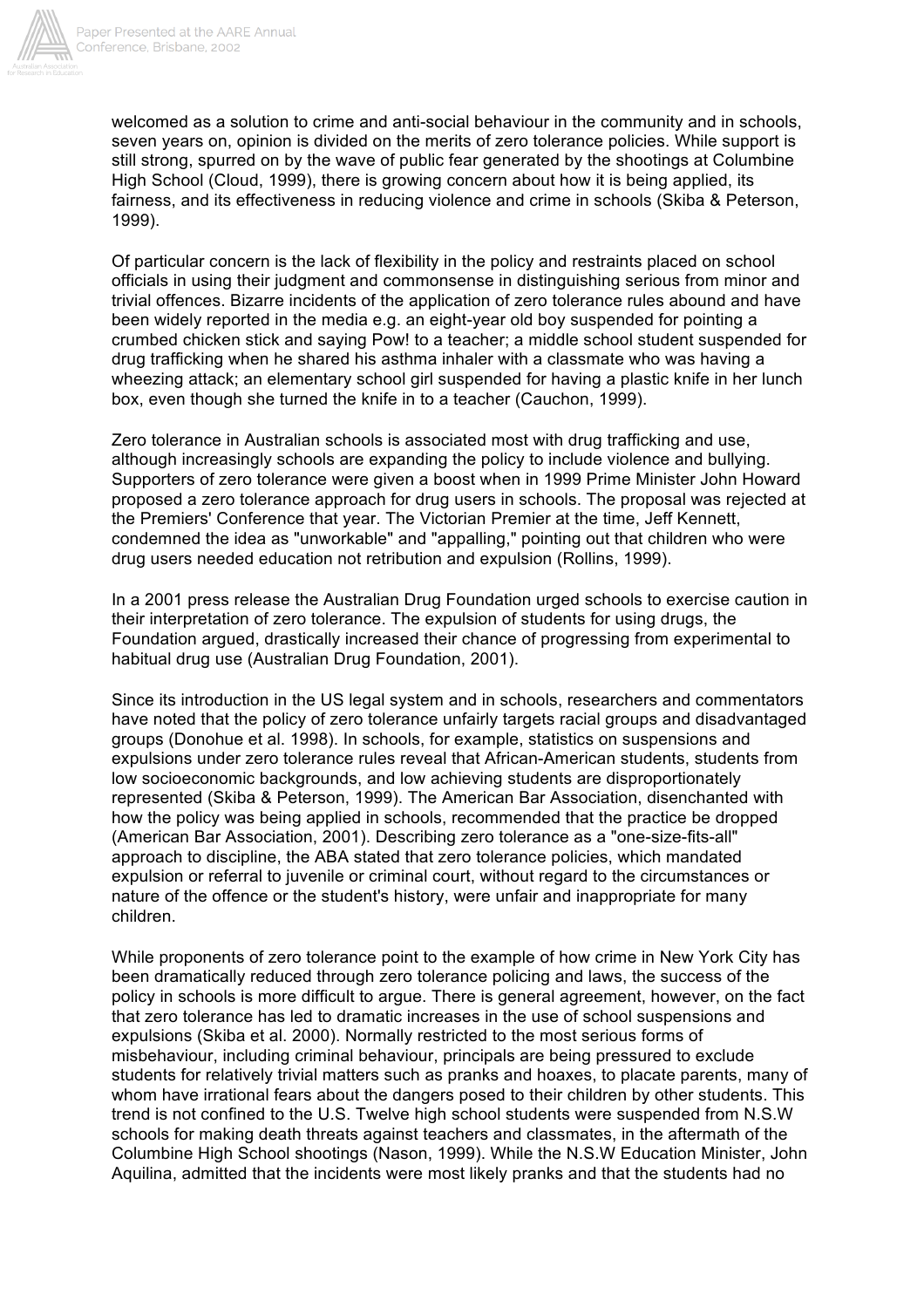

intentions of carrying out their threats, he had no regrets that the suspensions were imposed (Harris, 1999).

Criminologists warn against the use of suspensions and expulsions for crime control unless there is evidence of a real threat. In his report on preventing school violence for the Safe and Responsive Schools Project, Russell Skiba analyzed disciplinary data at both the district and national levels (Skiba et al. 2000). He found suspensions for the most serious infractions (drugs, weapons, gang violence) were relatively infrequent. Most suspensions were levied on students who were tardy, absent, disrespectful or non-compliant. William Ayers described suspension as a form of abandonment, where the door closes on conversation and any further attempt at reform (Ayers, 1997/1998). This view is supported by data on alternative programs and schools. Fewer that half of the states in the U.S. require and/or offer alternative programs for excluded students (Cauchon, 1999). Similarly, in Australia, while the number of alternative programs and schools has increased enormously in the past two to three years, there are insufficient places available for the number of students for whom alternative education arrangements are needed (Nolan, 2001). Outside the school environment and often unsupervised, expelled or suspended students can see themselves as social misfits and victims of an authoritarian regime. Resentment may build up, increasing the likelihood of participation in more serious forms of delinquency and anti-social behaviour. According to a recent Australian Law Reform Commission and Human Rights and Equal Opportunities Commission report, eighty percent of juveniles in detention centres in New South Wales were suspended from school at least once. One in three had been suspended five times or more (Vass, 1997).

# *"Three Strikes"*

The 'three strikes" rule adopted by the Californian legislature in 1994 is another legal practice which has found its way into schools. Designed as a measure to get tough with repeat offenders who commit serious crimes, the law has progressively been applied to lesser offences.

Many schools have found the 'three strikes" approach appealing and particularly useful in dealing with student behaviour problems. In Mississippi, all students older than thirteen years are subject to the educational equivalent of a 'three strikes' law (Wald, 2001). Passed by the legislature in 2001, the bill allows for the expulsion of a student deemed to have been 'disruptive' in class three times over the course of the year. While less inflexible and arbitrary than zero tolerance, this practice, wherever it is applied, has led to mandatory punishment for a greater range of school behaviour problems - problems that under most circumstances would be dealt with using procedures from the normal repertoire of school behaviour management strategies.

# *What Statistics on Juvenile Crime Really Tell Us*

The impetus for the current emphasis on safety in schools in the U.S. and elsewhere is based on the belief that crime and violence are real and ever present threats to students and teachers in schools. While any level of violence in schools is disturbing, the most recent figures in the U.S. indicate that school violence has stayed essentially the same over the past decade. In specific areas of crime, there has actually been a decrease (Skiba, 2000). On current figures, a child in the U.S. is three times more likely to be struck by lightning than to be killed violently at school (Donohue et al. 1998). A similar pattern can be found in Australian schools. Physical and verbal violence exists, but the levels are nowhere near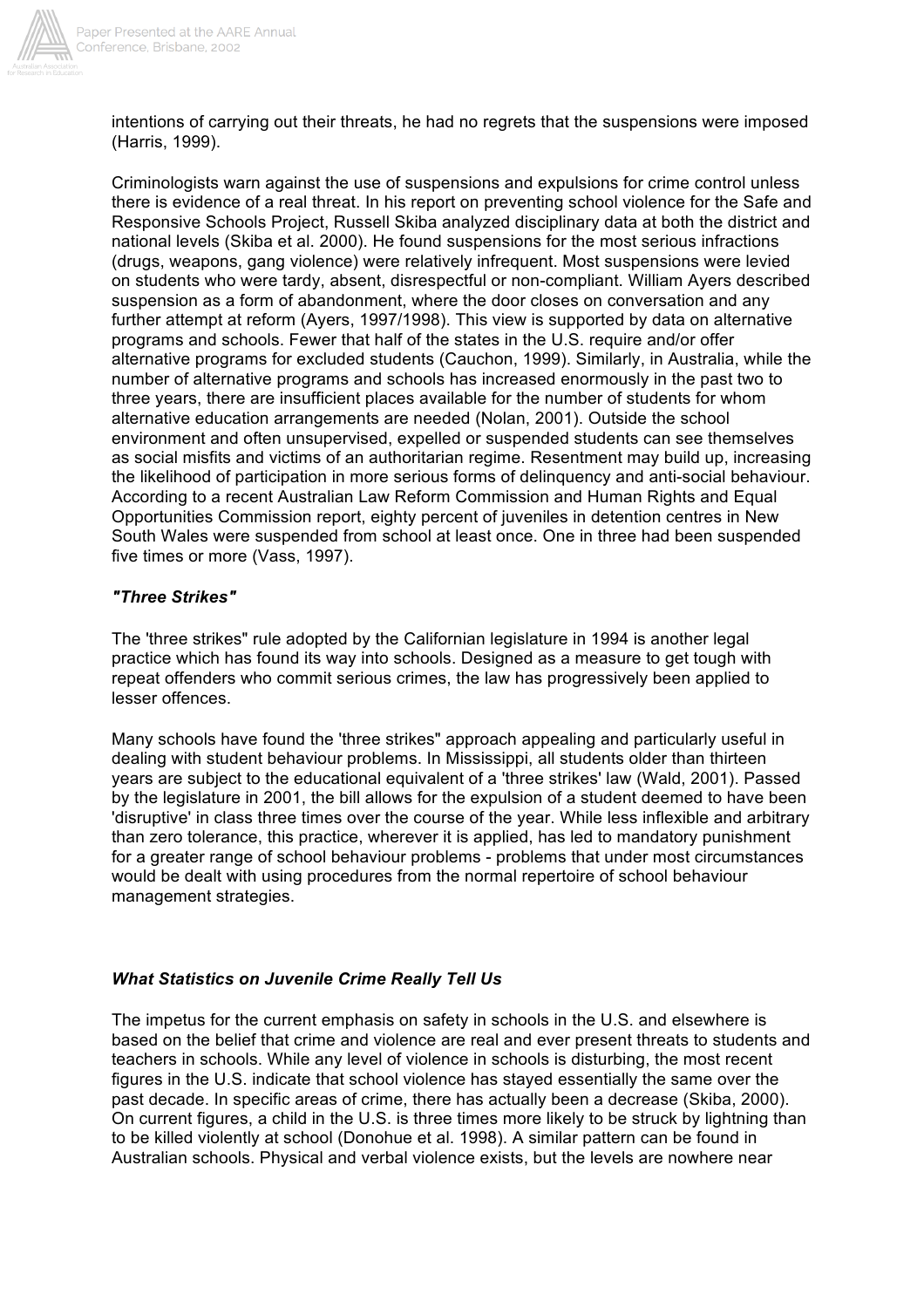

crisis proportions (House of Representatives Standing Committee on Employment, Education & Training, 1994; Johnson et al. 1993).

Despite these statistics, it is the fear of a breakdown in law and order in schools, which drives legalistic and punitive responses to discipline problems. It is this fear and a belief in the value of punishment that underpins the continued legality of corporal punishment in twenty-three states in the U.S. and in many private school systems in Australia. The same fear and beliefs regularly surface in the Australian media when there are calls from the public and from some educators for a return to the cane (Fynes-Clinton, 2002). These views create an environment where teachers and other school personnel believe they have tacit approval to engage in verbal assaults on students, actions that, in many instances, constitute psychological maltreatment (Hyman & Snook, 1999). The American Civil Liberties Union has begun to express concern about what it perceives as a conservative backlash against "subversive" elements in the nation's schools (Lusetich, 1999). Targeted are disaffected youth who are subjected to interrogation, reprimand, and suspension, for their lack of conformity in the clothes they wear, the music they listen to, the literature they read, and the opinions they express. One has to seriously address the question whether this is the direction we want education in our schools to take.

#### **Towards a Positive Response - Restorative Justice**

Concerns abound about the involvement of law enforcement agencies in schools and the employment of judicial practices in the repertoire of school behaviour management strategies. Of particular concern is the emphasis on punishment as a key response to disruptive behaviour and the lack of flexibility and professional discretion teachers can exercise under zero tolerance and 'three strikes' regulations. These responses are arguably necessary for some students and some behaviours, but are of questionable appropriateness for the majority of problem behaviour students. Further, they help foster a mindset that behaviour management is best achieved by withdrawal, exclusion, and segregation at a time when so much of the education system and the curriculum in Australia and in the United States, is focused on inclusion and the recognition and accommodation of students from diverse backgrounds and with a great variety of social and educational needs.

Not all of the influences permeating school education from juvenile justice are so punitive and controlling in nature though. Running against the tide is 'restorative justice' (Wachtel, 1999). Restorative justice is very much a philosophical framework for an alternative way of thinking about crime and criminal justice (Clairmont, 2000). Crime is viewed primarily as conflict between individuals resulting in injuries (harm) to victims, communities, and ultimately the offenders themselves. Lawbreaking is only a secondary consideration (Umbriet & Coates, 1999; Van Ness, 1993). From this perspective, crime harms human relationships, and as a result the goal of justice is to repair the harm done and to restore the relationships among individuals and the community. This approach contrasts with traditional criminal justice practices where retributive justice is applied, a process which often leaves those involved feeling disenfranchised, disenchanted, and dissatisfied (Moore, 2001; Wachtel, 1999)).

#### *Restorative Justice in Schools*

In the past eight years, restorative justice in the form of family/community conferencing has been trialled and/or adopted in schools right across Australia. First used at Maroochydore State High School in 1994 to deal with an incident of assault after a school dance, conferencing was subsequently trialled in 119 schools across seven school regions during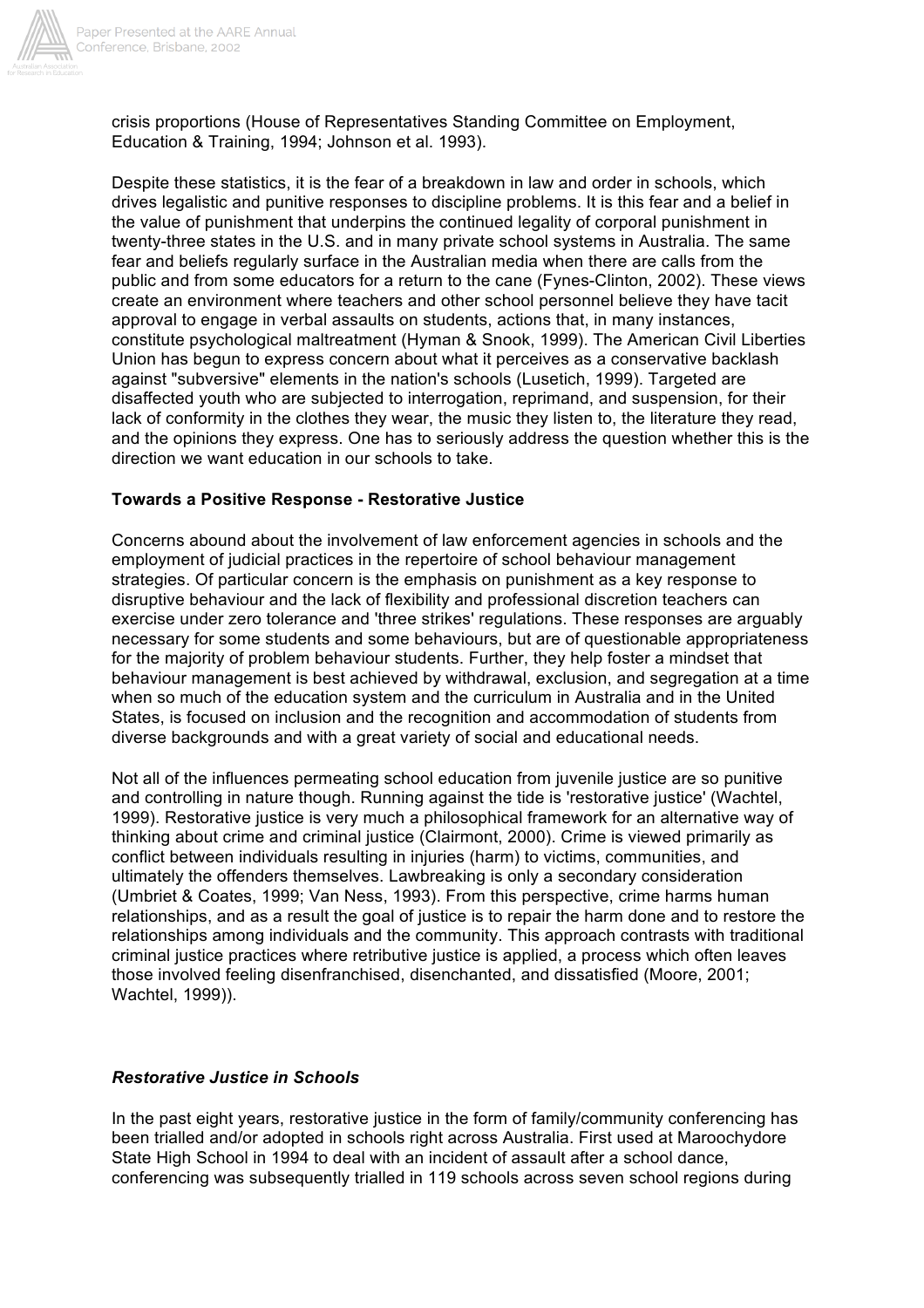

1995-96. The conferences in this trial dealt with cases of assault, bullying, property damage and theft, drugs, behaviour damaging to the reputation of the school, truanting, verbal abuse, and persistent disruption in class. One case of a bomb threat was also dealt with.

The findings of the trials were generally positive and encouraging (Queensland Department of Education, 1996; Education Queensland, 1998). Participant satisfaction was high, as were compliance rates for agreements signed by offenders. There were low rates of re-offending and victims felt safer and more confident about handling similar situations in the future. Offenders felt less estranged from their peers, teachers, school administrators, and families. Most family members on the victim and offender sides expressed positive perceptions about the process and outcomes. School principals felt the process reinforced school values. Most schools showed evidence of a change in thinking about managing student behaviour problems. That change was a movement away from a punishment orientation towards one of restoring relationships.

In 1997 conferencing was introduced in schools in N.S.W. as part of the Department of Education's 'Alternative to Suspension' project (Strang, 2001). Half of the conferences dealt with problems of bullying. The Department assessed the program as the most successful technique used to date to deal with this type of problem. Similarly, in 2000, the ACT Department of Education took the first steps to adopting restorative justice in schools to deal with problems of bullying and harassment. An initial cohort of twenty teachers from eight schools were trained in restorative principles and practices. An evaluation of this project is currently underway (Strang, 2001).

While all indications are that restorative justice can be implemented successfully in Australian schools with positive results, the Queensland experience has exposed a fundamental conflict in views about discipline in schools. Despite the promising results of the trials, the Queensland Department of Education (now Education Queensland) withdrew its funding and support for restorative justice following the completion of the trials. Underresourced, schools have had difficulty undertaking conferencing, even where there was a belief in the value of the strategy. Margaret Thorsborne, Director, Transformative Justice Australia, claims that central office staff were uncomfortable with the shift from control and punishment as the primary approaches to discipline to one of building and sustaining positive relations in school communities. In many respects these administrators and policy makers were reflecting what they believed to be the views and expectations of the broader community, of parents and of teachers in particular (Lovegrove & Lewis, 1991).

Thorsborne makes the point that with the abolition of corporal punishment in Queensland in 1994, an opportunity existed to reevaluate the nature and exercise of power and authority in the state's schools. This opportunity was missed as dialogue about discipline became narrowly focused around how to replace the cane with other measures of control (Thorsborne, 2001). Further more, the continuing view that the causes of misbehaviour in schools resided within the child deflected attention away from issues of culture, curriculum, organization and pedagogy, as sources of problem behaviour in schools and youth alienation in general. Suspensions and exclusions filled the gap and produced the pressure valve demanded by teacher unions. As a result, suspension and exclusion rates in Queensland and right across the country dramatically increased (Slee, 1995).

It could be argued that the change required to move from traditional control views of discipline is too great for schools to take on board. And yet this level of change is possible as has been found in the Department of Education sponsored restorative justice program introduced at Lewisham Primary School in Sydney (Strang, 2001). In that school every teacher received twenty hours of training in restorative justice principles and practices, followed up with periodic booster training to help maintain commitment and skill. A change in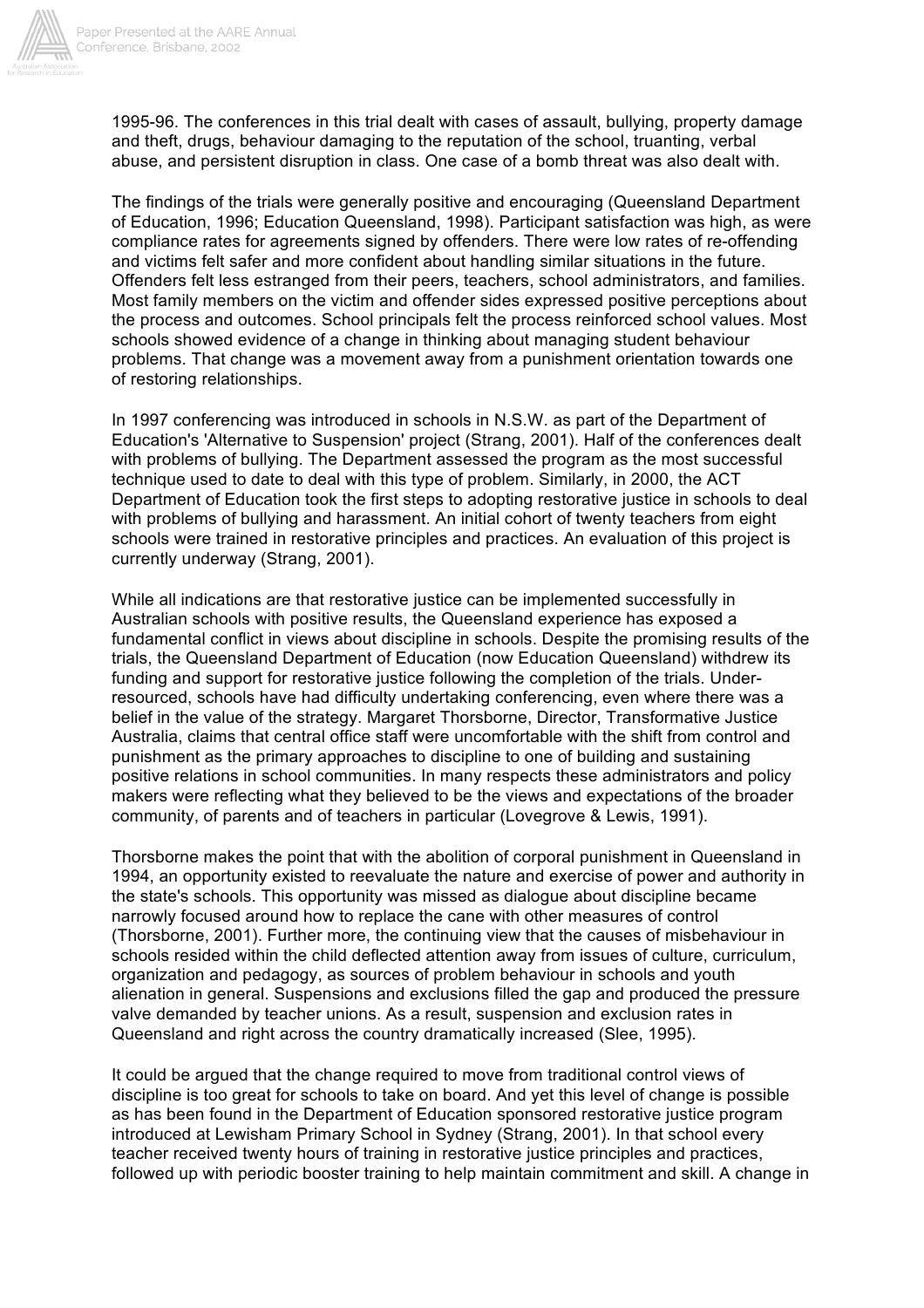

behaviour management culture was effected at the school, and this, it seems, is what is necessary for restorative approaches to take root (Strang, 2001).

# **Conclusion**

Schools are notorious for implementing programs to remedy perceived social crises or to advance politically correct agendas (Kalahar, 2001). The increasing involvement of the juvenile justice system and of police and law enforcement in schools has come about because of real and perceived threats to the safety of students and teachers. But it is also driven by political imperatives and pressures without very much consideration of the educational implications of resulting actions. Quick fix, knee jerk responses to what are complex, multi-faceted social problems abound. The underlying themes of many initiatives revolve around punishment, control, and exclusion. These forces run counter to dialogue within the field of education which has recognised that the punishment/control paradigm of schooling and discipline is counter-productive to the goals of education and in particular to education for citizenship. Of considerable concern is the extent to which the professionalism and expertise of teachers has been undermined by some of these initiatives. It may well be that teachers are generally unaware that programs and regulations introduced to counter anti-social behaviour and to bolster the safety of the school community also come at a cost. As schools move towards more whole-school approaches to behaviour management and the engagement of non-school agencies in the process, the question of who controls behaviour management in schools becomes very real. Educators have a notoriously weak voice on matters that are of considerable professional concern. Can they and their clients afford to have that voice weakened further?

Unquestionably the school has a pivotal role to play in arresting the problem of youth violence and crime, and anti-social behaviour in general. Educators need to accept this responsibility with more openness and vigour than currently shown. Interagency cooperation and involvement is one facet of what needs to be a multi-dimensional approach to a worrying social problem. Schools cannot operate in isolation from the communities they serve and the community agencies that exist to meet the needs of citizens. In the process of cooperation and collaboration though, educators need to be conscious of securing a measure of control over what they know best - the education process.

## **References**

American Bar Association. (2001) 'ABA Recommends Dropping 'Zero Tolerance' in Schools', *CNN fyi.com*, 21 February.

http://www.cnn.com/2001/fyi/teachers.ednews/o2/21/zero.tolerance.ap/ (accessed February 2002).

Australian Drug Foundation. (2001) *ADF Position on the Role of Zero Tolerance in Australian Drug Strategy*, Melbourne, Australian Drug Foundation.

http://www.adf.org.au/inside/position/zero.htm (accessed February, 2002).

Ayers, W. (1997/1998) 'Politicians promote lock-'em - up mentality: The criminalization of youth', *Rethinking Schools*, 12(2), 3.

http://www.rethinkingschools.org/Archives/12\_02/kids.htm (accessed February 2002).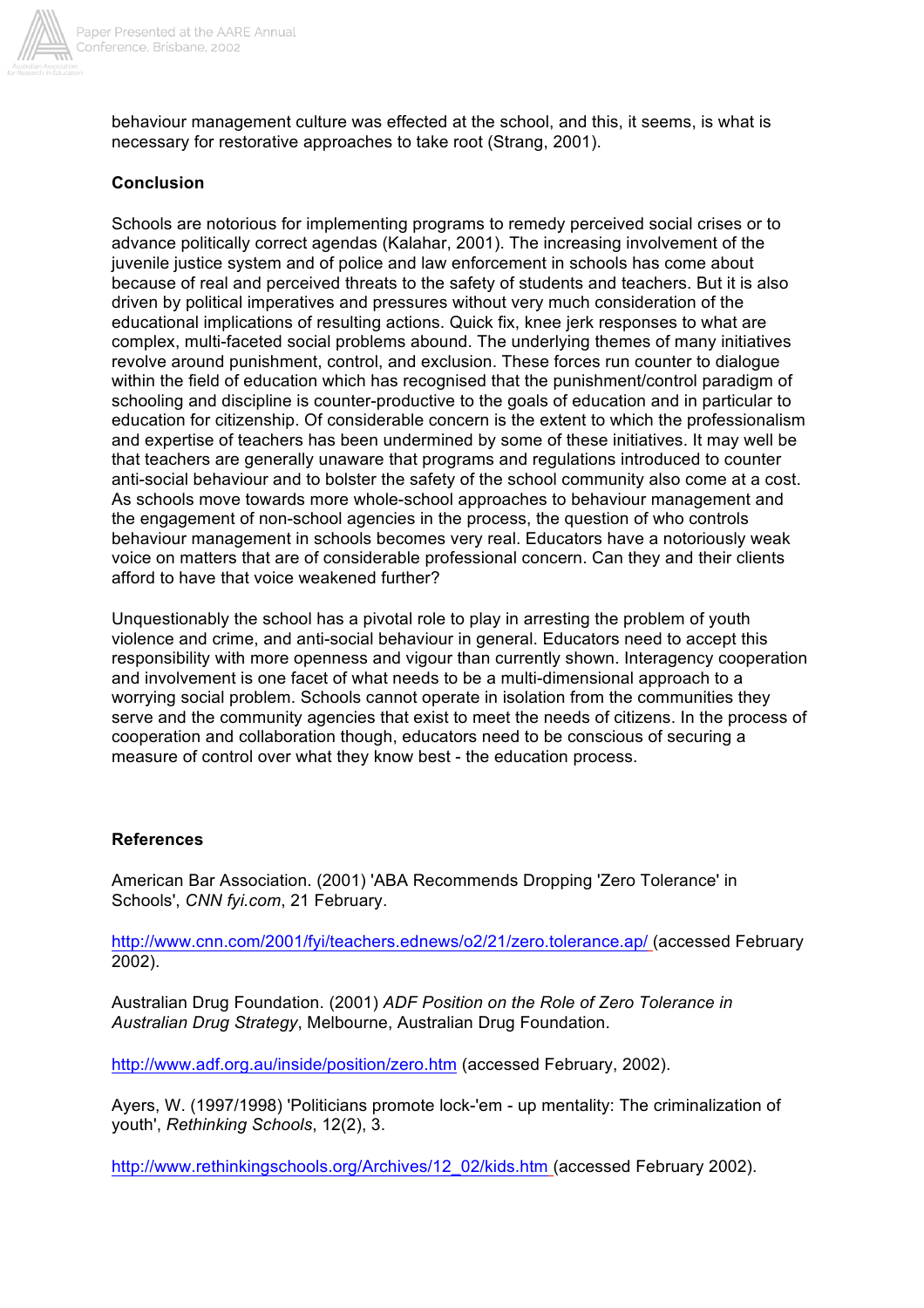

Bantick, C. (2000) 'Tearing a strip off unjustifiable school practices', *The Courier-Mail*, 9 May, p.15.

Bantick, C. (2001) 'Sense left at home', *The Courier-Mail*, 21 February, p15.

Bastian, L. & Taylor, L. (1991) *School crime: A national crime victimization survey report*, Washington, D.C., US Department of Justice.

BBC News Online. (2001) *Police in schools: Is it a good idea?* London, BBC News.

http;//newsvote.bbc.co.uk/hi/English/talking\_point/newsid\_1319000/1319140.stm (accessed February 2002).

Cauchon, D. (1999) 'Zero tolerance policies lack flexibility', *USA Today Education News*, 13 April, 1 - 5.

http://www.usatoday.com/educate/ednews3.htm (accessed February 2002).

Christie, G., Petrie, S. & Christie, C. (1999) *Reducing and Preventing Violence in Schools*, paper presented at the Children and Crime: Victims and Offenders Conference, Brisbane, 17 - 18 June, Australian Institute of Criminology.

Clairmont, D. (2000) 'Restorative justice in Nova Scotia', *ISUMA*, Spring, 145 - 149.

Cloud, J. (1999) 'Nation: The Columbine effect "zero tolerance" sounds like a good way to treat violence in our schools. But does it go too far?' *Time*, 6 December, p.51.

Donohue, E., Schiraldi, V. & Ziedenberg, J. (1998) *School House Hype: School Shootings and the Real Risks Kids Face in America*, Washington, DC, Justice Policy Institute.

Education Queensland. (1998) *1997 Pilot of Community Accountability Conferencing Report*, Brisbane, Education Queensland.

Ford, C. 91998) 'Give authority figures an inch ... And they'll take a mile', *Calgary Herald*, 11 December, p.1.

Friends Committee on Restorative Justice. (2000) *Eye on Zero Tolerance*, Moscow, Idaho, FCRJ.

http://www.fcrjquaker.org/zero\_tolerance.html (accessed February 2002)

Fynes-Clinton, M. (2002) 'Spare the rod and spoil the boys, says educator', *The Courier-Mail*, 24 January, p.5.

Harris, T. (1999) 'Students canned for massacre hit lists', *The Australian*, 14 May, p.3.

House of Representatives Standing Committee on Employment, Education & Training. (1994) *Sticks and Stones: A Report on Violence in Australian Schools*, Canberra, AGPS.

Hyman, I. & Snook, P. (1999) *Dangerous Schools: What we can do about the Physical and Emotional Abuse of our Children*, San Francisco, Jossey-Bass.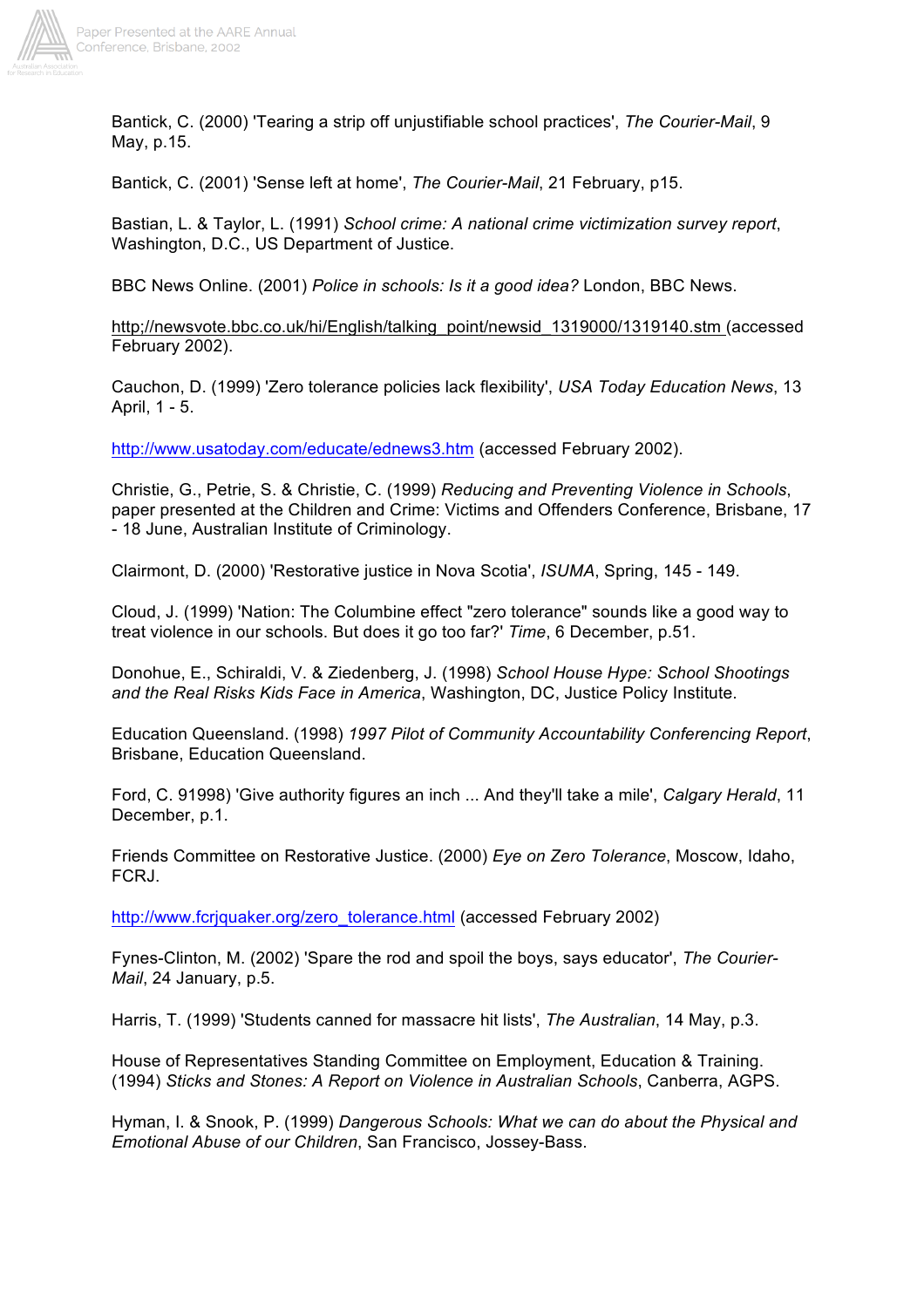

Johnson, B., Oswald, M. & Adey, K. (1993) 'Discipline in South Australian primary schools', *Education Studies*, 19 (3), 289 - 305.

Kalahar, D. (2001) 'Inside the classroom: Zero tolerance or hidden agenda'? *EducationNews.org*.

http://www.educationnews.org/inside\_the classroom.htm (accessed February 2002).

Lovegrove, M. & Lewis, R. (1991) *Classroom Discipline*, Melbourne, Longman Cheshire.

Lusetich, R. (1999) 'Schoolyard overkill', *The Australian*, 1 June, p.15.

Moore, S. (2001) *Restorative Justice and Education: Emergent Connections and Possibilities*, Victoria, B.C., Faculty of Education, Victoria University.

Nason, D. (1999) 'It's happening here too', *The Australian*, 1 june, p.15.

O'Chee, A. (1998) 'Bullies top list of stress factors', *The Courier-Mail*, 24 August, p.4.

Queensland Department of Education. (1996) *Community Accountability Conferencing: Trial Report*, Brisbane, Queensland Department of Education.

Rollins, A. (1999) 'Bid for zero tolerance in schools doomed', *The Age*, 9 April, p.3

Skiba, R., Boone, K., Fontanini, A., Wu, T., Strussell, A. & Peterson, R. (2000) *Preventing School Violence: A Practical Guide to Comprehensive Planning*, Bloomington, Indiana Education Policy Centre, Indiana University.

Skiba, R. & Patterson, R. (1999) 'The dark side of zero tolerance: Can punishment lead to safer schools? *Phi Delta Kappan*, 80 (5), 372 - 382.

Slee, R. (1995) *Changing Theories and Practices of Discipline*, London, The Falmer Press.

Strang, H. (2001) *Restorative Justice Programs in Australia*, Canberra, Australian Institute of Criminology.

http://www.aic.gov.au/crc/oldreports/strang/school.html (accessed February 2002).

Sutton, L. (2001) *Police/Schools Involvement Program: An Investment in a Safe Future*, Canberra, Australian Institute of Criminology.

Thorsborne, M. (2001) *The Triumphs and Challenges of Restorative Justice in Australian Schools*, paper presented at the International Conference, Restorative and Community Justice: Inspiring the Future, Winchester, England.

Thorsborne, M. & Cameron, L. (2001) 'Restorative justice and school discipline" Mutually exclusive? In H. Strang & J. Braithwaite (eds)*Restorative Justice and Civil Society*, Cambridge, Cambridge University Press.

Umbreit, M. & Coates, R. (1999) 'Multicultural implications of restorative juvenile justice', *Federal Probation*, December, 44 - 51.